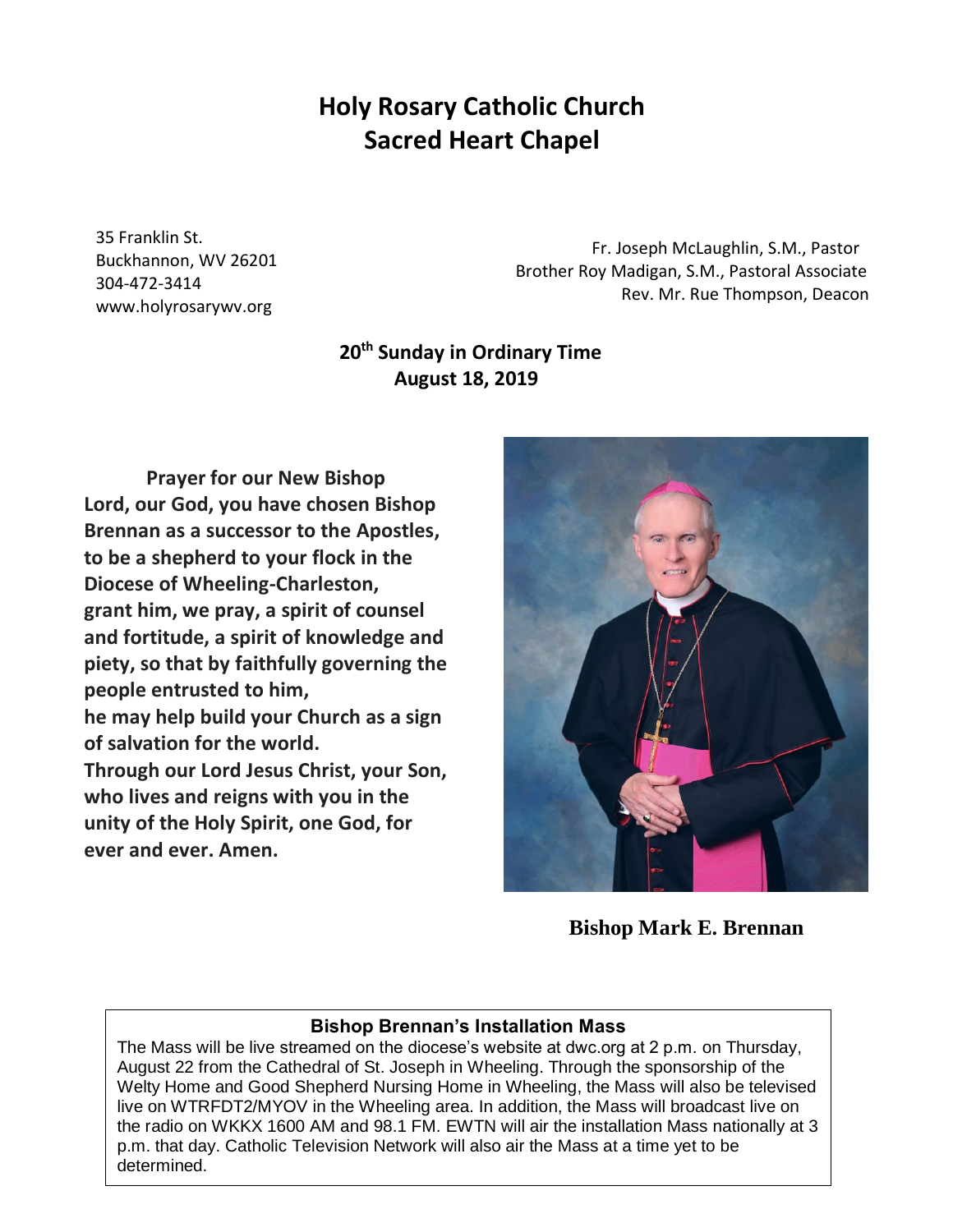**Marist Spirituality: Mar-ist** e all like stories, don't we? Here's one told by a young Marist who was giving a retreat to high school girls. He was trying We all like stories, don't we? Here's one<br>told by a young Marist who was giving a<br>retreat to high school girls. He was trying<br>to explain how Marists model themselves on Mary and how Mary related to Jesus. He used the image of an oil-burning lamp. The Marist said that there is a glass covering around the lamp. The light shines through the covering and if it is clean, people never

notice the covering is there. They see only the light. He then explained that Mary was like the clean glass covering the light. People saw right through her to the light. The Light was Christ. A student raised her hand and asked the Marist, "Is that why you are called Marist?" He didn't understand her question. "Well," she said, " The word Marist is composed of the first three letters of Mary's name (Mar) and the

last three letters of Christ's (Ist)." The student continued, "You may begin by looking at Mary, but you always end up looking more deeply and see Christ." The young Marist was reduced to silence. Aren't we all by the insights of the young?

Let's be more like Mary. Let's make it possible so that people can see through us and what we do so that they are led to see Christ, the true Light. Bro. Roy, S.M.

#### **Fellowship Ministry**

The Fellowship Ministry will meet this Sunday, August 18, shortly after Mass to begin planning for the parish picnic in September. Why don't you join us? We have a great time planning for parish events and think you might enjoy working with us. Hope to see you next Sunday after Mass at the St. Mary building.

#### **Summer With (Pope) Francis**

Can you guess what one of Pope Francis' favorite themes is? The answer is "giving witness." Witness to what or to whom? To Christ Jesus. The Pope believes that all of us, without exception, are called to give witness to our Lord and Savior. And he isn't just talking about the use of words. No, the Pope is talking about being imitators of Christ in our everyday, ordinary, sometimes boring life. Being imitators means not just

"talking the talk" but "walking the walk."

Sometimes we think it is enough to repeat over and over again that we are believers. According to the Holy Father, that is a start but it is not enough. If we really believe that Jesus is the Way, the Truth, and the Life then we need to practice what we believe. To do that we need to know who Jesus really is. We need to come to intimately know Jesus and have a personal heart-to-heart relationship with him. Then, and only then, can we demonstrate

**MEETINGS THIS WEEK:** MONDAY, AUG. 19 PASTORAL COUNCIL 6:30 P.M. IN THE RECTORY

TUESDAY, AUG. 20 FINANCE COUNCIL NOON IN THE RECTORY to the world the true peace, joy and fulfillment that Christ alone can bring.

So ask yourself, just how well do you know Jesus and just how close are you to him? When you have answered that question, go into the world and show them (don't just tell them) what you have discovered. "Give witness"!

#### **Football Frenzy Tickets**

The Knights of Columbus are selling football frenzy tickets! The tickets are \$10 each with 10 chances to win per ticket. The proceeds will benefit Catholic Education in West Virginia. See any Knights member to get your tickets. Thanks!

#### **Diaper Drive!**

Our church's Diaper Bank is going "full steam," helping parents-in-need when they can't afford diapers for their babies. In fact, the Bank is such a success that we often run low on supplies. We urgently need your help, especially when it comes to size 5 and 6 diapers. Beginning the first week of August (Aug. 3 and 4) our church will launch a Diaper Drive to restock our Diaper Bank. Please consider donating a box or two of diapers, especially size 5 and 6, to the drive. Look for more information about this project in upcoming bulletins or see Sarah Ziems or Bro. Roy.

### **Men's Group to Resume**

The Holy Rosary Men's Group will begin meeting on Saturday, September 7<sup>th</sup>. Since this is the first Saturday of the month, we will hold a breakfast before the meeting. All the men are asked to bring a breakfast dish to share. We will meet at our usual

9 a.m. time and discuss whether we will continue with the United States Catechism or look for something new. Please reach out to any men you know of who might be interested and invite them to attend. All

**"Lord, come to my aid!"**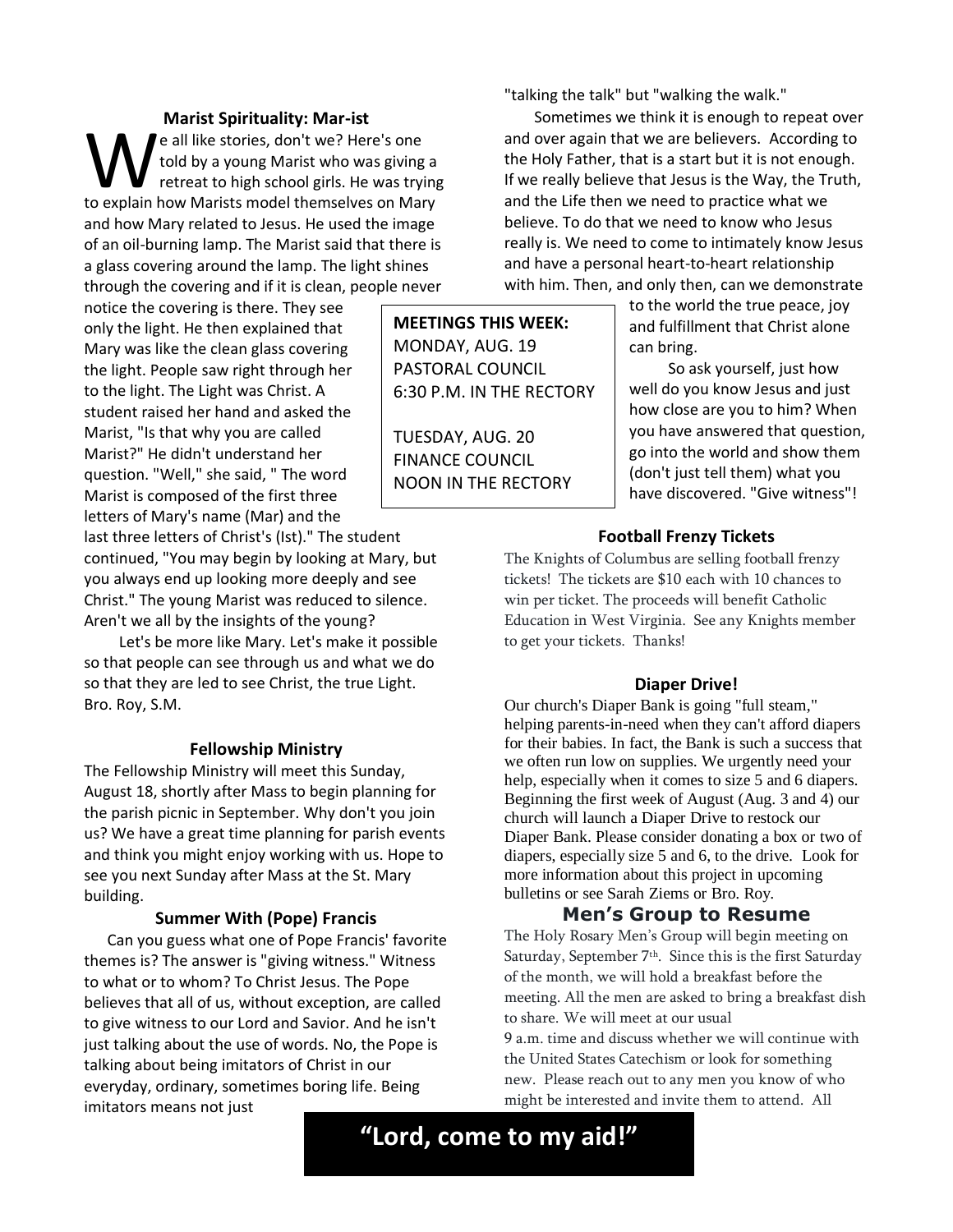faiths are welcome. If you have any questions call Skip at 681-533-8170.

# July Server's Schedule

Saturday 8/17: McCartneys Sunday 8/18: Walkers Saturday 8/24: Lewellyn's Saturday 8/25: Logan and Vincent Saturday 8/31: Walkers Sunday:  $9/1$ : Logan and Vincent

#### **Our Sympathies**

Our sympathies are extended to Amelia Dercio and her family on the death of her sister, Virginia Ricottilli Rydzak, who passed away unexpectedly recently. She was the youngest girl in a family of fourteen children. May her soul, and all the souls of the faithful departed rest in peace.

#### **A Big Thanks!**

You have been so generous this summer when it comes to remembering our community's poor. At every weekend Mass you remember them through our "Needy Basket. " You know that their needs don't take a "summer vacation." Thank you for remembering. Thank you for your kindness.

#### **Last Week's Collection**

Envelopes: \$2,559.00 Loose: \$174.00 Building Fund: \$0



# Upcoming SoulCore Class

Tuesday 8/20/19 at 6:00 p.m. Tuesday 8/27/19 at 6:00 p.m. All classes in Marist Hall or in side church yard, weather permitting.

#### **The Emmaus Ministry for Grieving Parents – One-Day Retreat**

This retreat is designed for grieving parents whose precious lunch children of *any* age (from conception to old age) have died by *any* cause (miscarriage, stillbirth, abortion, illness, accident, suicide, murder, overdose, etc.), *no matter how long ago.* The retreat agenda includes prayer services, spiritual reflections, breakout sessions, Emmaus Walk, Holy Sacrifice of the Mass, and time for reflection. Find compassion, rest, and peace…at least for a time.

Saturday, October 19, 2019, at St. Mary Church, 3334B University Avenue, Morgantown WV 26505 Suggested donation: \$25/individual; \$40/couple. Donation includes breakfast,, dinner, and all retreat materials. Scholarship are available. For more information call Diane or Charley, parents of Paul, at 800-919-9332 or 617-542-8057, or register a[thttps://www.emfgp.org/10-19-19](https://www.emfgp.org/10-19-19-morgantown/) [morgantown/.](https://www.emfgp.org/10-19-19-morgantown/)

#### Lector schedules for September through November are ready to picked up!

#### *Congratulations Are in Order!*

 Congratulations to John and Bridget Waltz, along with little Angelo, who welcomed Dominic Simon Waltz into the world on Tuesday, July 30. May God bless this new little angel!

 Who scored a 100% on their FAA Knowledge Exam? ADIN POST THAT'S WHO! Per JROTC Flight

## **Prayers, Please!**

Bertha Small, Steve Zellhofer, Kate Deasy, Rosemary Austin, Phil Halligan, Randy Trent, Macyah Riley, Karen Trent, Casandra Wagner, Jack Call, Jalen Welcome, Joe Morton, Matthew Linger, David Vincent, Seth Poling, Cathy Lipscomb, Hugh Hensil, Charity Manspeaker, John Mundy, Barbara Elmore, Freddy Caimotto, James Barton, Mike Cerullo, Darell Hyre, Diane Hyre, Bill Fahey, Lorene Hardman, Freda Cawthon, Vicki Dibble, Gerogetta Sears.

### *Please pray for all men and women serving in the military***.**

**Please pray for our homebound**: Gene and Mary Stump, Denna Bayless, Virginia Cerullo, Anna Stalnaker, Ron Frye, Gerald Hackney**,** Rocena Asbury, John Sneberger, Betty Ledford, Bob Jeran, Lorraine McLean, James McCartney, Nancy Beverlin, Shirley Linger, Rosie Ketterman, Shirley Helmick, William McLean, Lorene Hardman, Anna Powell, Barbara Elmore, Gerry Stankus, Anna Powell.

School, average score is about 85%!! And per Delaware State University they don't recall a score of 100%! So VERY proud of [Adin Post!](https://www.facebook.com/adin.post?__tn__=%2CdK-R-R&eid=ARCcPNT-218wm2VztSwQkxWr43t2uml8JRD47sXiRlN3kHhwx0_d20BY5PsTE2Khm0E1OtV-2GpQh1no&fref=mentions) Well done!

#### **Blessed Indeed**

Are you looking for a short three minute video on the lives of outstanding Catholics? If so, go to the website "Give Us This Day" where you will find "Blessed Among Us." This is a series of videos about men and women of faith who touched so many lives. The latest video is about Pope St. John XXIII. The videos are based on the "Blessed Among Us"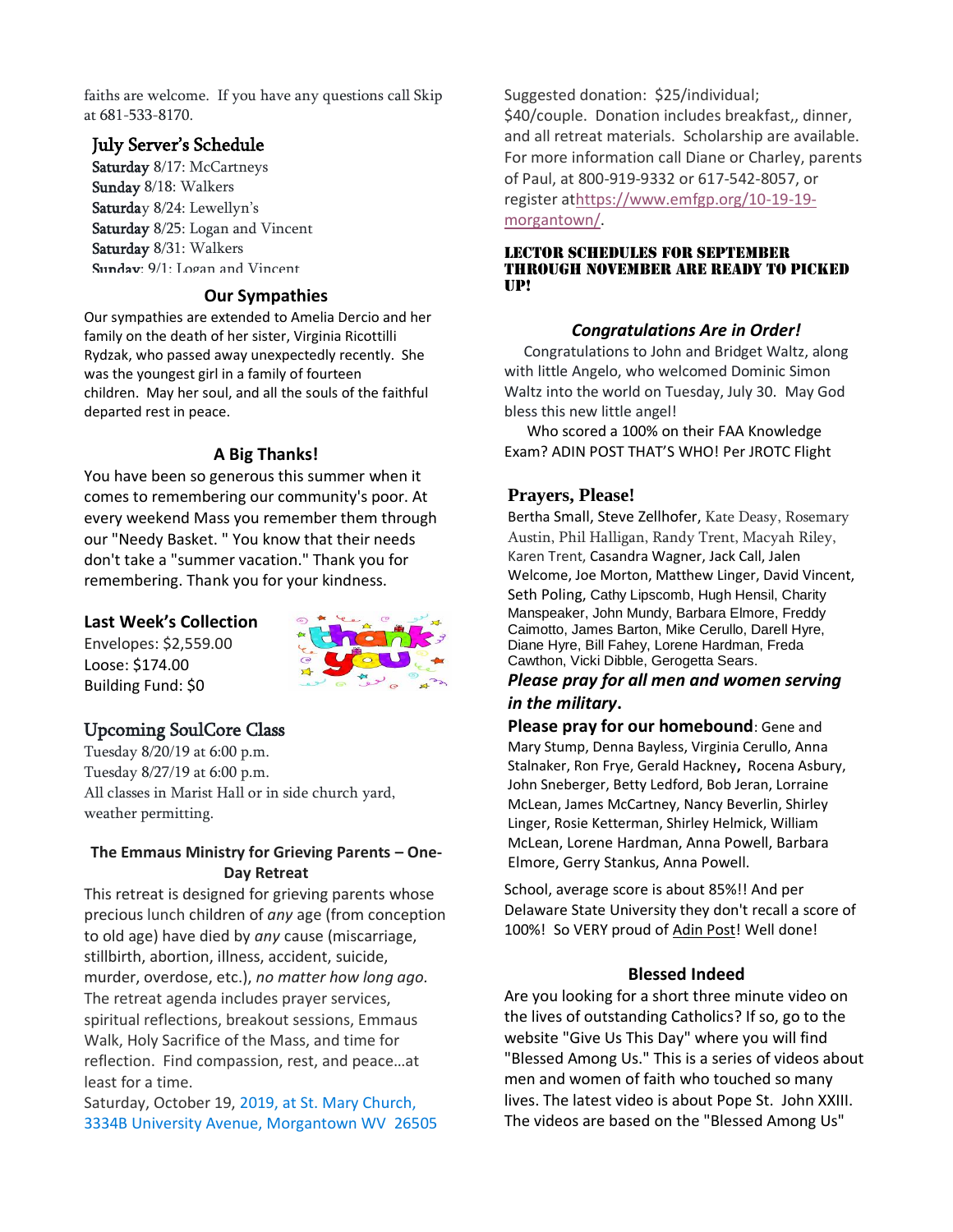stories written by Robert Ellsberg. View the latest video and sign up for future videos. No cost. You will be inspired

# *August Celebrations!*

*Do you have a birthday or special celebration in your family for August? Celebrate with your parish family! Just drop a note in the collection basket or give it to Fr. Joe.* 

*Happy Birthday to the following people who celebrate their birthdays in August:*

Sal Carmona – Aug. 8 David Jack – Aug.15 Rachael Lofton – Aug. 18 Mary Hendricks – Aug. 20 Jim Walker – Aug. 20 Jennifer Nanners – Aug. 21 Scotty McCartney – Aug. 22 Joann Huffman - Aug. 26 Maddie Nanners – Aug. 29 Michael Ellis – Aug. 31



*Congratulations to Sister Francesca Lowis who celebrates 49 years as a Pallottine Missionary Sister! Congratulations, Sister, and may God continue to bless you in your service to the church.*

#### **Greeter's Schedule**

|  | Aug. 17 Steve Jeran and Linda Coyner               |
|--|----------------------------------------------------|
|  | Aug. 18 Charlie Malcolm and Frank Gerard           |
|  | $\overline{a}$ as $\overline{a}$ in $\overline{b}$ |

- Aug. 24 Mary Blake and Bro. Roy
- Aug. 25 Libby and Charlie Anderegg
- Aug. 31 Dennis Cortes and Mary Hendricks
- Sept. 01 Jake Anderegg and Carroll Westfall

**Diocese Statement on Protection**

 **To report an incidence of suspected child sexual abuse, please contact your local law enforcement agency, or you may confidentially contact WV Child Protective Services at 800.352.6513. To report suspected cases of sexual abuse by personnel of the Diocese of Wheeling-Charleston to the Diocese, please contact one of the Bishop's designees at 888.434.6237 or 304.233.0880: Sister Ellen Dunn, ext. 264; Mr. Bryan Minor, ext. 263; Mr. Tim Bishop, ext. 353; Fr. Dennis Schuelkens, ext. 270 or call the Office of Safe Environment at 304.230.1504.**

### *Pray this week for all students, teachers, and service personnel as they return to school for the year.*

#### **New Faith Formation Seminar This Fall!**

 Looking for a way to deepen your faith? The Department of Formation & Mission for the Diocese of Wheeling-Charleston is offering a Faith Formation seminar, "The Mass", which will meet for 5 consecutive Sundays from 9:45am-10:45am, beginning on Sunday, September 8<sup>th</sup>, at All Saints Parish in Bridgeport. The seminar is an in-person adaptation of the online seminars that the diocese offers through its partnership with the University of Dayton. This course will provide a basic understanding of the history, structures and central pastoral focus of the Mass of the Roman Rite and is based on the Constitution on the Sacred Liturgy, the General Instruction of the Roman Missal and other primary liturgical norms and directives. Successful completion of this seminar earns you 2.5 CEU's with UD's Virtual Learning Community for Faith Formation (VLCFF) and counts towards diocesan catechist certification requirements. The fee is \$25. Scholarships are available if the cost presents an obstacle.

 The seminar will be facilitated by **Kate Kosydar**, who holds a BA in Religious Studies from West Virginia University and an MA in Pastoral Ministry.

For more information or to sign up for the course,

### **Eucharistic Liturgies**

**Saturday, Aug. 17** 7 p.m. – Parishioners (Holy Rosary) **Sunday, Aug. 18** 9 a.m. – Mark Lafferre (Holy Rosary) **Monday, Aug. 19** 7:30 a.m. – Tom Lynne (Hospital) **Tuesday, Aug. 20** 7:30 a.m. – Lynne & Mark Huwalt (Hospital) **Wednesday, Aug. 21** 7 p.m. – Kimberly Moore (Holy Rosary) **Thursday, Aug. 22** 7:30 a.m. – The Pallottines (Hospital) **Friday, Aug. 23** 7:30 a.m. – MASS CANCELLED (Hospital) **Saturday, Aug. 24** 7 p.m – James & Anne Marie King **(**Holy Rosary) **Sunday, Aug. 25** 9 a.m. – Parishioners (Holy Rosary)

contact Jeanne McKeets in the Department of Formation & Mission at [jmckeets@dwc.org](mailto:jmckeets@dwc.org) or 304-233-0880, ext. 374. Space is limited, so sign up today to reserve your spot. Registration will close on September 1st.

#### **College Students**

Do you know of a college freshman who is going away to school for the first time? Let our